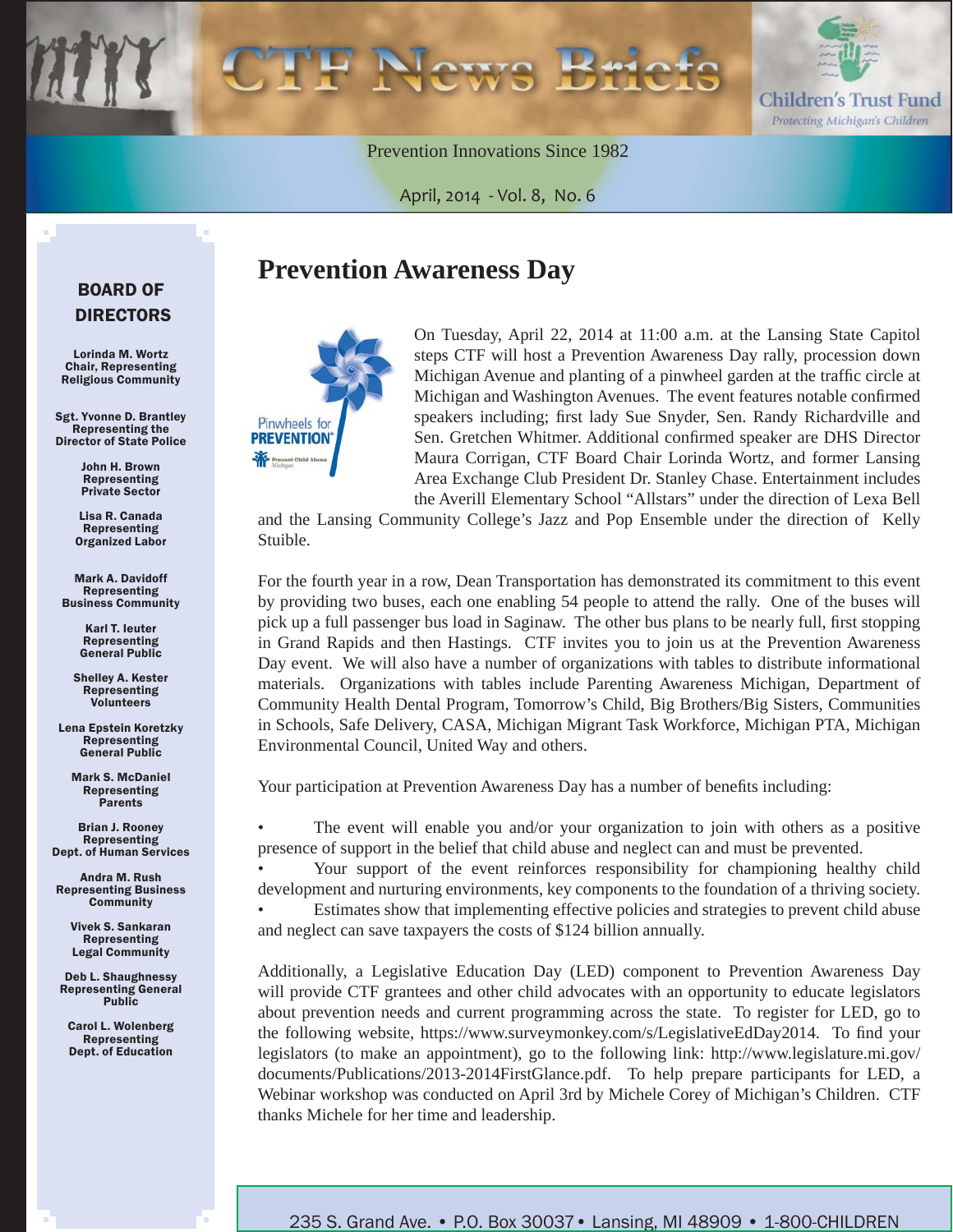## **Child Abuse Prevention Month**

CTF has received a number of generous cash and/or in-kind donations for Prevention Awareness Day. We are truly thankful for those sponsors, which are listed below by level of giving. They contribute a great deal to the success of this event.

### **Platinum:**

Dean Transportation Grand Traverse Pie Company

**Gold:** The Lansing Exchange Club

#### **Silver:**

Absopure Cottage Inn Pizza Lansing Area Black Social Workers Association Lansing Community College Stan Setas Produce

CTF continues to accept donations for Prevention Awareness Day. Contact Emily Schuster-Wachsberger (wachsbergere@michigan.gov, 517-335-0671) with any Prevention Awareness Day and/or Legislative Education Day inquiries.

#### **Around the State**

Governor Rick Snyder has signed the Proclamation and with it begins April's Child Abuse Prevention (CAP) Month. CTF and the Local Councils are busy with activities to bring awareness to and educate the public about child abuse and neglect issues.

CTF has shipped nearly 35,000 pinwheels to Local Councils and other organizations across the state. This national symbol of child abuse and neglect prevention is being used by Local Councils in many ways. Over 80 Local Council pinwheel gardens are springing up across the state during Child Abuse Prevention (CAP) Month to heighten prevention awareness. They are at county court houses, schools, malls, churches and other area locations. Many councils in the Upper Peninsula and Northern Lower Peninsula, while not able to plant pinwheels in the ground plan due to the intense winter, will still engage in pinwheel garden events. They will use vases, foam bases and other creative ways to display their 'gardens'. Local Councils are also increasing their efforts to use the pinwheels for fundraising efforts. For example, the CAN Council Great Lakes Bay Region has sold pinwheels to raise thousands of dollars in the past three years. They add a prevention message to the stem of the pinwheel. Staff and volunteers spend hours placing messages on those pinwheels, knowing that these messages are beneficial in promoting prevention throughout Saginaw County. Other councils use the pinwheels in vases as centerpieces or display them at their CAP Month banquet or other events. On March 26, 2014, I had the honor of attending the St. Clair County CAN Council Annual Awards Luncheon, their kick-off to CAP Month. Pinwheels were given to each guest as a memento. After the event attendees will remember not only a great event but the prevention message.

### CAP Month Toolkit

This year a new and improved CAP Month toolkit was developed with the assistance of the Local Council CAP Month Workgroup and was placed on the CTF website. This workgroup is made up of Local Council coordinators and others who volunteer hours of their time to assure that CAP Month is a success. They did a tremendous job with the CAP Month toolkit, which is the best one yet! The toolkit includes a variety of CAP Month information including statistics, effective prevention strategies, Protective Factors and Safe Sleep information, hints for making CAP Month a success, fundraising ideas, sample pinwheel pin-up sheets for awareness building and [fundraising efforts, and a number of other documents as well. To access the toolkit go to www.michigan.gov/](www.michigan.gov/preventchildabuse) preventchildabuse.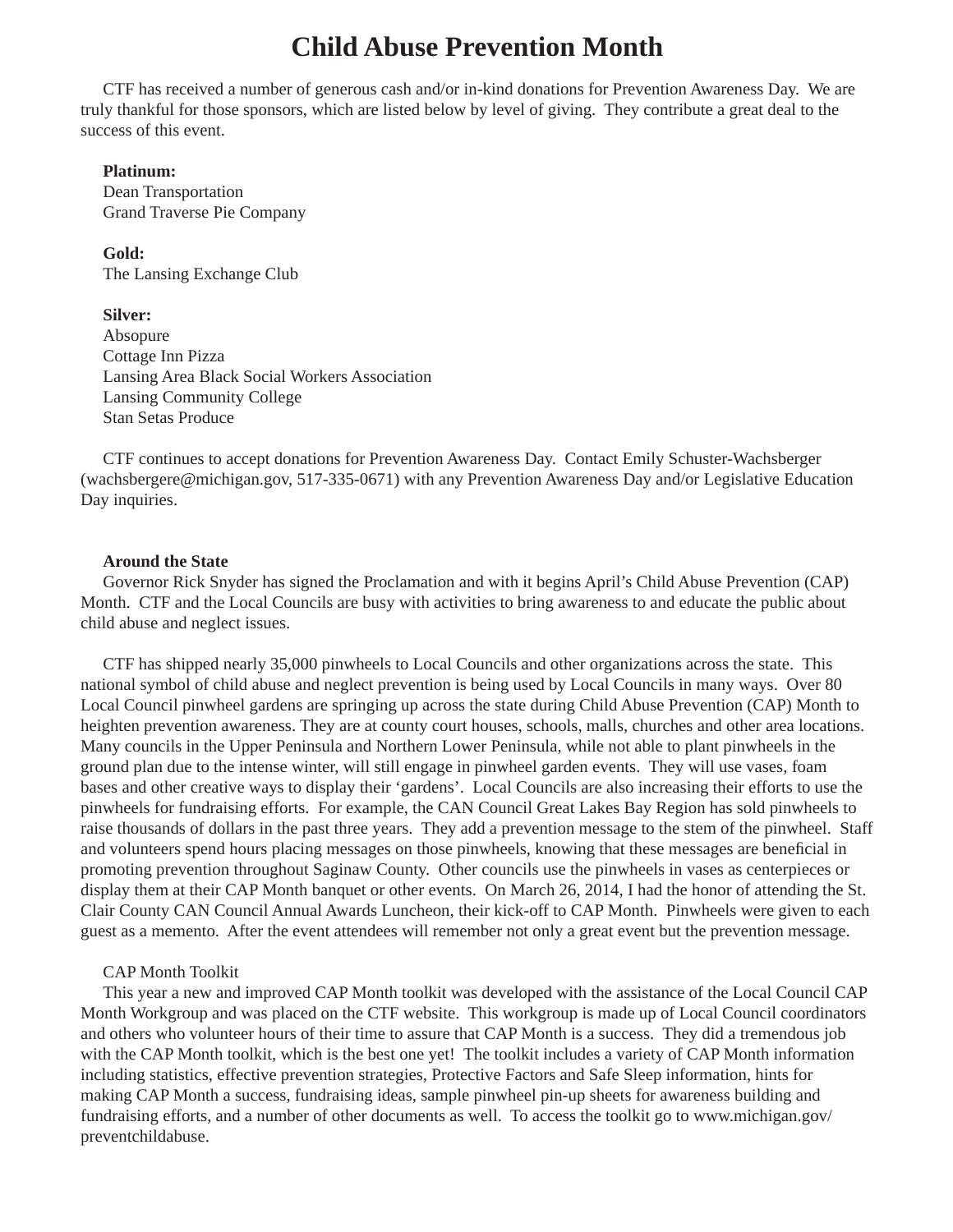CHILDREN'S TRUST FUND OF MICHIGAN

Pain Posthumus Signature Auction Event

Wednesday, May 14, 2014

## **Ways You Can Support the Children's Trust Fund Pam Posthumus Signature Auction Event**

| My Company or I would like to become a<br>sponsor:                                           | My Company or I would like to become a Live<br><b>Auction donor:</b>                                                  |  |  |
|----------------------------------------------------------------------------------------------|-----------------------------------------------------------------------------------------------------------------------|--|--|
| Platinum Sponsor (\$50,000)<br><b>Twenty-Four (24) Complimentary Tickets</b>                 | I would like to donate an item for the auction                                                                        |  |  |
| Premiere Sponsor (\$30,000)<br>Eighteen (18) Complimentary Tickets                           | Donation:                                                                                                             |  |  |
| Official Sponsor (\$25,000)<br><b>Sixteen (16) Complimentary Tickets</b>                     | <u> 1980 - Johann Barbara, martxa alemaniar amerikan basar da da a shekara a shekara a shekara a shekara a shekar</u> |  |  |
| Signature Sponsor (\$20,000)<br>Eight (8) Complimentary Tickets                              |                                                                                                                       |  |  |
| Marquee Sponsor (\$10,000)<br><b>Eight (8) Complimentary Tickets</b>                         | I would like to host a table for eight (8) to attend<br>the event:                                                    |  |  |
| Headline Sponsor (\$5,000)<br><b>Eight (8) Complimentary Tickets</b>                         | $\Box$ Please reserve ________ table(s) at \$1,200 each                                                               |  |  |
| Title Sponsor (\$2,500)<br>Six (6) Complimentary Tickets                                     | I would like to purchase a ticket to the event:                                                                       |  |  |
| Spotlight Sponsor (\$1,500)<br><b>Five (5) Complimentary Tickets</b>                         | Please reserve ________ ticket(s) at \$150 each                                                                       |  |  |
| <b>Banner Sponsor (\$1,000)</b><br>Four (4) Complimentary Tickets                            | $\Box$ I unable to attend the event, but would like to<br>make a tax-deductible donation in the amount of<br>\$       |  |  |
| <b>Autograph Sponsor (\$500)</b><br>Two (2) Complimentary Tickets                            |                                                                                                                       |  |  |
| For more information on sponsor opportunities<br>please go to: www.michigan.gov/ctfsignature | <b>CTF Tax Exempt #38-6000134</b>                                                                                     |  |  |
| this box if you wish to be listed as "anonymous".                                            | Note: All donors/contributors will be listed in the auction catalogue and the CTF biennial report. Please check       |  |  |
| Name:                                                                                        |                                                                                                                       |  |  |

| $\Box$ Check enclosed (payable to CTF) $\Box$ Please Invoice $\Box$ Charge my credit card:                         |  |  |  |
|--------------------------------------------------------------------------------------------------------------------|--|--|--|
|                                                                                                                    |  |  |  |
|                                                                                                                    |  |  |  |
| Mail completed form to: Children's Trust Fund, 235 S. Grand Ave. Ste. 1411, Lansing, MI 48933 or fax: 517-241-7038 |  |  |  |

For additional information about the event or the CTF contact Tricia Headley, Fund Development Coordinator, at 517-241-7226 or headleyp@michigan.gov